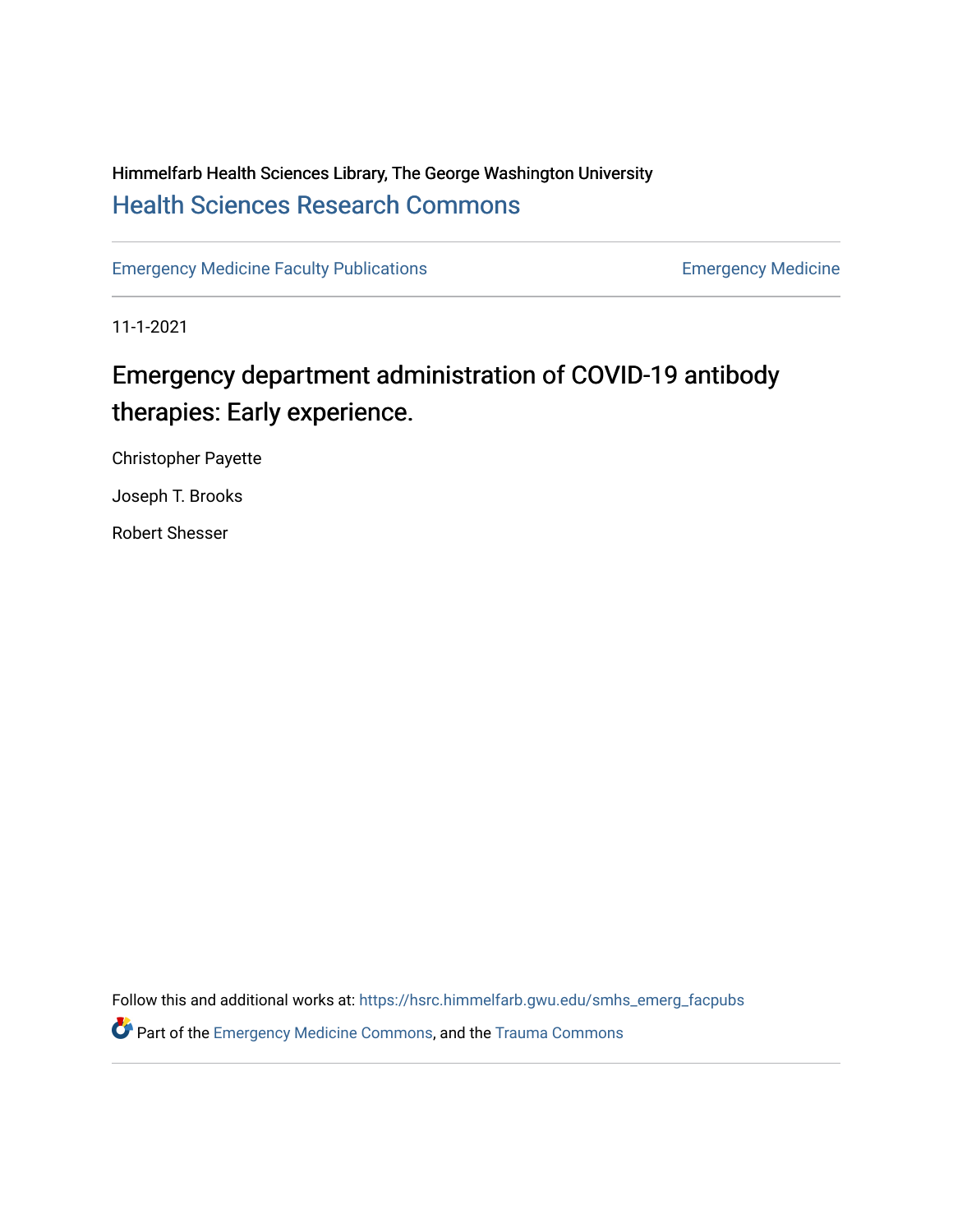Contents lists available at ScienceDirect



American Journal of Emergency Medicine

journal homepage: <www.elsevier.com/locate/ajem>

## Emergency department administration of COVID-19 antibody therapies: Early experience



The severe acute respiratory syndrome coronavirus 2 (SARS-Cov-2) was first reported inWuhan, China in December 2019 [1]. Since then the disease termed coronavirus disease of 2019 (COVID-19) has been declared a pandemic by the World Health Organization has become an important cause or morbidity and mortality internationally. There have been more than 109 million cases of COVID-19 globally with more than 2.4 million deaths [2]. Hospitals have been pushed to their functional capacities making out-of-hospital management of the disease ever more important.

In late 2020, the FDA authorized two monoclonal antibody therapies (bamlanivumab and casarlivimab/imdeviimab) for administration under Emergency Use Authorizations (EUA) in outpatients with certain demographic and clinical characteristics [3,4]. Healthcare facilities in the United States have offered these therapies to patients in a variety of outpatient settings. Our institution elected to provide this treatment in the Emergency Department (ED) where potential antibody candidate patients could receive an intensive lab and radiologic evaluation ensuring that inpatient treatment was not needed. Here we describe the characteristics, comorbidities, and outcomes of 72 patients who were treated with these monoclonal antibody therapies in an urban academic emergency department between 12/1/2020 and 1/31/

#### Table 1

Patient demographics.

| Age, years (mean)                           | 65.5           |        |
|---------------------------------------------|----------------|--------|
| Female $(n, \mathcal{X})$                   | 32             | 45.10% |
| Race/ethnicity $(n, \mathcal{X})$           |                |        |
| African American                            | 32             | 44%    |
| White                                       | 26             | 36%    |
| Hispanic                                    | 3              | 4%     |
| Asian                                       | $\overline{2}$ | 3%     |
| Other                                       | $\overline{7}$ | 9%     |
| Insurance $(\%)$                            |                |        |
| Private                                     | 49%            |        |
| Public                                      | 46%            |        |
| Other                                       | 4%             |        |
| Uninsured                                   | 1%             |        |
| Comorbidities (%)                           |                |        |
| Hypertension                                | 54%            |        |
| <b>Diabetes</b>                             | 33%            |        |
| Asthma                                      | 11%            |        |
| COPD                                        | 10%            |        |
| Obesity                                     | 10%            |        |
| Antibody therapy $(n, \mathcal{X})$         |                |        |
| bamlanivimab                                | 53             | 76.80% |
| casirivimab/imdevimab                       | 16             | 23.20% |
| Average symptomatic days (mean)             | 3.97           |        |
| Average highest temperature in ED (celsius) | 37.1           |        |
| Average lowest pulse oximetry in ED (%SpO2) | 95.30%         |        |

2021. We attempted to contact all patients who received either antibody treatment to evaluate whether they experienced clinical improvement.

If after the initial assessment (including laboratory and radiologic evaluation) it was determined that a patient was anticipated to be safe for discharge home, then each patient was offered treatment with monoclonal antibody therapies provided that they fulfilled the requirements outlined by the FDA EUA for each treatment [3,4]. Demographic data is included in Table 1. The most common comorbidities for which patients received treatment were hypertension (54%) and diabetes (33%). Three patients experienced side effects to the infusion in the ED. One patient experienced mild pruritus. Another experienced abdominal pain and nausea. A third experienced rapid atrial fibrillation. Average ED length of stay for all patients who received antibody therapies was 10 h and 47 min. In total, 3 (4.2%) patients were admitted from the ED on their initial visit. None of these was admitted to the ICU. An additional 3 (4.2%) patients were admitted after their initial ED discharge, with 2 (2.8%) requiring ICU level care. Average time to return to the ED was 1.6 days. Overall, there were no deaths.

A total of 49 (68%) patients were reached for follow-up questionnaires. Of these, 30 (62.5%) reported a significant decrease in COVID-19 symptoms in the 24 h after receiving the infusion. Only 5 (10.2%) reported side effects which they attributed to their infusion. The majority of these were gastrointestinal in nature including, abdominal pain, vomiting, diarrhea, and loss of appetite.

Our results suggest both therapies were effective in reducing hospitalization and symptom duration. Antibody infusion did prolong the average ED length of stay. However, early identification of potential candidates for antibody therapy, combined with a robust and rapid institutional COVID-19 testing program helped to streamline the process. With more virulent strains of coronavirus spreading throughout the country and an uncertain timeline for vaccine distribution for many, our findings suggest antibody these therapies are an important way to potentially decrease the burden of COVID-19 patients on inpatient hospital utilization.

#### Declaration of Competing Interest

None.

### References

- [1] Huang C, Wang Y, Li X, et al. Clinical features of patients infected with 2019 novel coronavirus in Wuhan, China. Lancet (Br Ed). 2020;395(10223):497–506. [https://doi.](https://doi.org/10.1016/S0140-6736(20)30183-5) [org/10.1016/S0140-6736\(20\)30183-5](https://doi.org/10.1016/S0140-6736(20)30183-5).
- [2] COVID-19 Dashboard. Coronavirus Resource Center, Johns Hopkins University & Medicine. [https://coronavirus.jhu.edu/map.html;](https://coronavirus.jhu.edu/map.html) 2021. Accessed 2/16/21.
- [3] FDA. Emergency Use Authorization for Bamlanivimab. Available at: [https://www.fda.](https://www.fda.gov/emergency-preparedness-and-response/mcm-legal-regulatory-and-policy-framework/emergency-use-authorization) [gov/emergency-preparedness-and-response/mcm-legal-regulatory-and-policy](https://www.fda.gov/emergency-preparedness-and-response/mcm-legal-regulatory-and-policy-framework/emergency-use-authorization)[framework/emergency-use-authorization;](https://www.fda.gov/emergency-preparedness-and-response/mcm-legal-regulatory-and-policy-framework/emergency-use-authorization) 2021. Last accessed 2/11/2021.
- [4] FDA. Emergency Use Authorization for Casarivimab and Imdevimab (REGEN-COV). Available at: [https://www.fda.gov/emergency-preparedness-and-response/mcm](https://www.fda.gov/emergency-preparedness-and-response/mcm-legal-regulatory-and-policy-framework/emergency-use-authorization)[legal-regulatory-and-policy-framework/emergency-use-authorization](https://www.fda.gov/emergency-preparedness-and-response/mcm-legal-regulatory-and-policy-framework/emergency-use-authorization); 2021. Last accessed 2/11/2021.